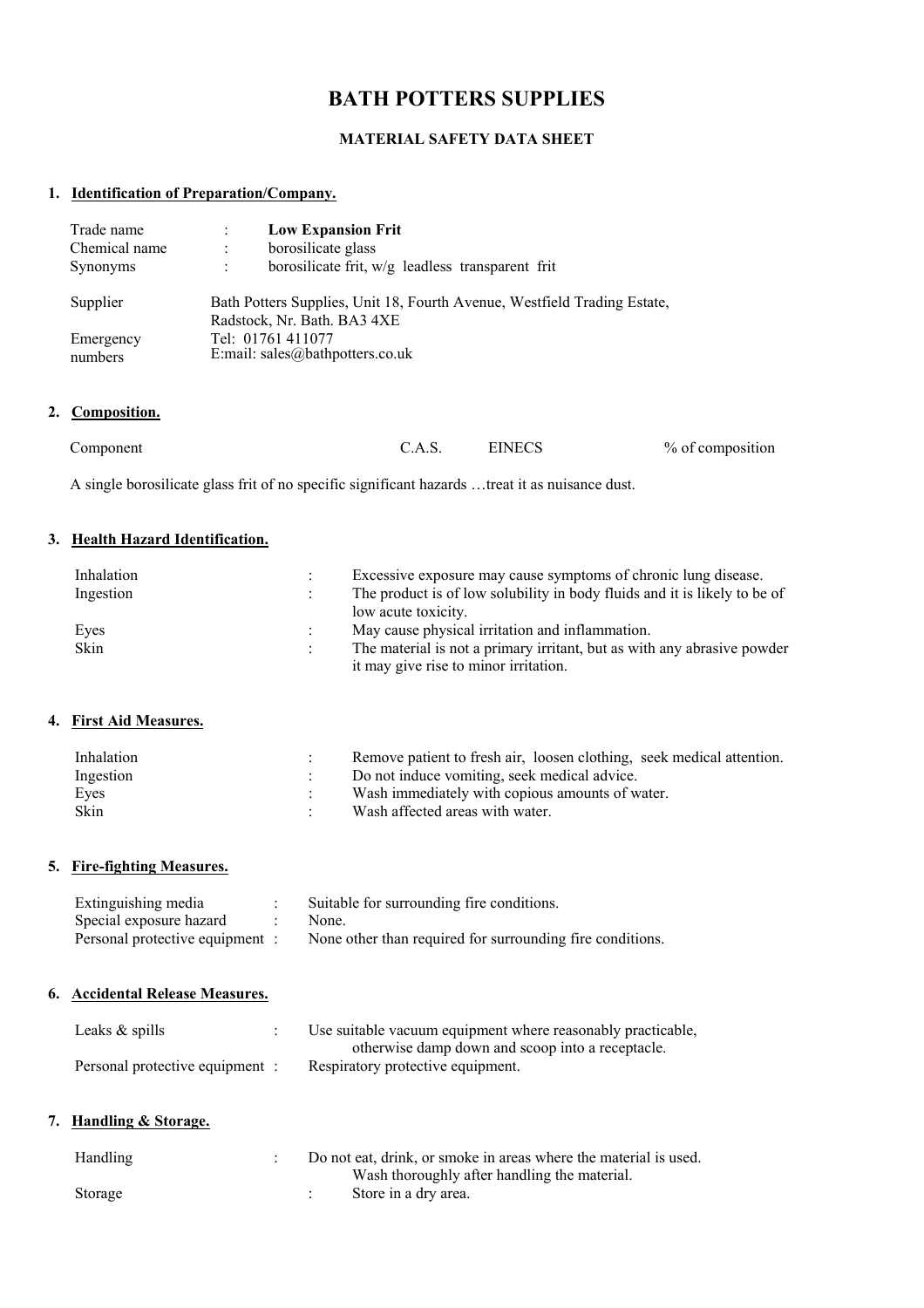## **8. Exposure Controls/Personal Protective Equipment.**

| Engineering controls           | Adequate ventilation should be provided so that Occupational                                   |
|--------------------------------|------------------------------------------------------------------------------------------------|
|                                | Exposure Limits are not exceeded.                                                              |
|                                | Local Exhaust Ventilation is preferable to personal protection.                                |
| Personal protective equipment: | Where necessary, suitable personal protection should be used<br>(e.g. overalls, gloves, mask). |

#### **9. Physical & Chemical Properties.**

| Appearance & odour          |                | white powder, odourless. |
|-----------------------------|----------------|--------------------------|
| Flash point $(^{\circ}C)$   | $\ddot{\cdot}$ | Not applicable.          |
| Flammability                |                | Not applicable.          |
| <b>Explosive properties</b> | ٠              | Non-explosive.           |
| Oxidising properties        | ٠              | None                     |
| Specific gravity            | ٠              | $3 - 5$ .                |
| pH value                    | $\ddot{\cdot}$ | 7 (Insoluble in water)   |
| Melting point $(^{\circ}C)$ |                | Not available.           |
|                             |                |                          |

# **10. Stability & Reactivity.**

| Chemical stability                  | The material is stable. |
|-------------------------------------|-------------------------|
| Conditions/materials to avoid       | None known.             |
| Hazardous decomposition products :  | None known.             |
| Hazardous polymerization products : | None.                   |

#### **11. Toxicological Information.**

|                | Acute toxicity :- $LD_{50}$ Oral (rat) Not known.                                                     |
|----------------|-------------------------------------------------------------------------------------------------------|
|                | $LD_{50}$ Dermal<br>Not known.                                                                        |
|                | $LC_{50}$ Inhalation Not known.                                                                       |
| Health effects | Prolonged or repeated exposure above Occupational Exposure Limits may cause<br>fibrosis of the lungs. |

# **12. Ecological Information.**

| Ecotoxicity | Not known.                                                            |
|-------------|-----------------------------------------------------------------------|
| Persistence | The product is chemically stable and will persist in the environment. |

# **13. Disposal.**

 Dispose of in accordance with current Waste Disposal Regulations (for U.K. ... Special Waste Regulations 1996). Landfill is the most appropriate method.

# **14. Transport Information.**

|            | $U.N./S.I.$ No. |        |           | Not restricted. |  |  |
|------------|-----------------|--------|-----------|-----------------|--|--|
| U.N. Class |                 |        |           | Not restricted. |  |  |
|            | Packing group   |        |           | Not restricted. |  |  |
| Road       | $\sim 10^{11}$  | U.K.   |           | Not restricted. |  |  |
|            |                 | A.D.R. |           | Not restricted. |  |  |
| Sea:-      | LM.O.           |        | $\bullet$ | Not restricted. |  |  |
| $Air -$    | LCA.O.          |        |           | Not restricted. |  |  |

# **15. Regulatory Information.**

EC Supply labelling: None required by relevant EU directives and UK regulations.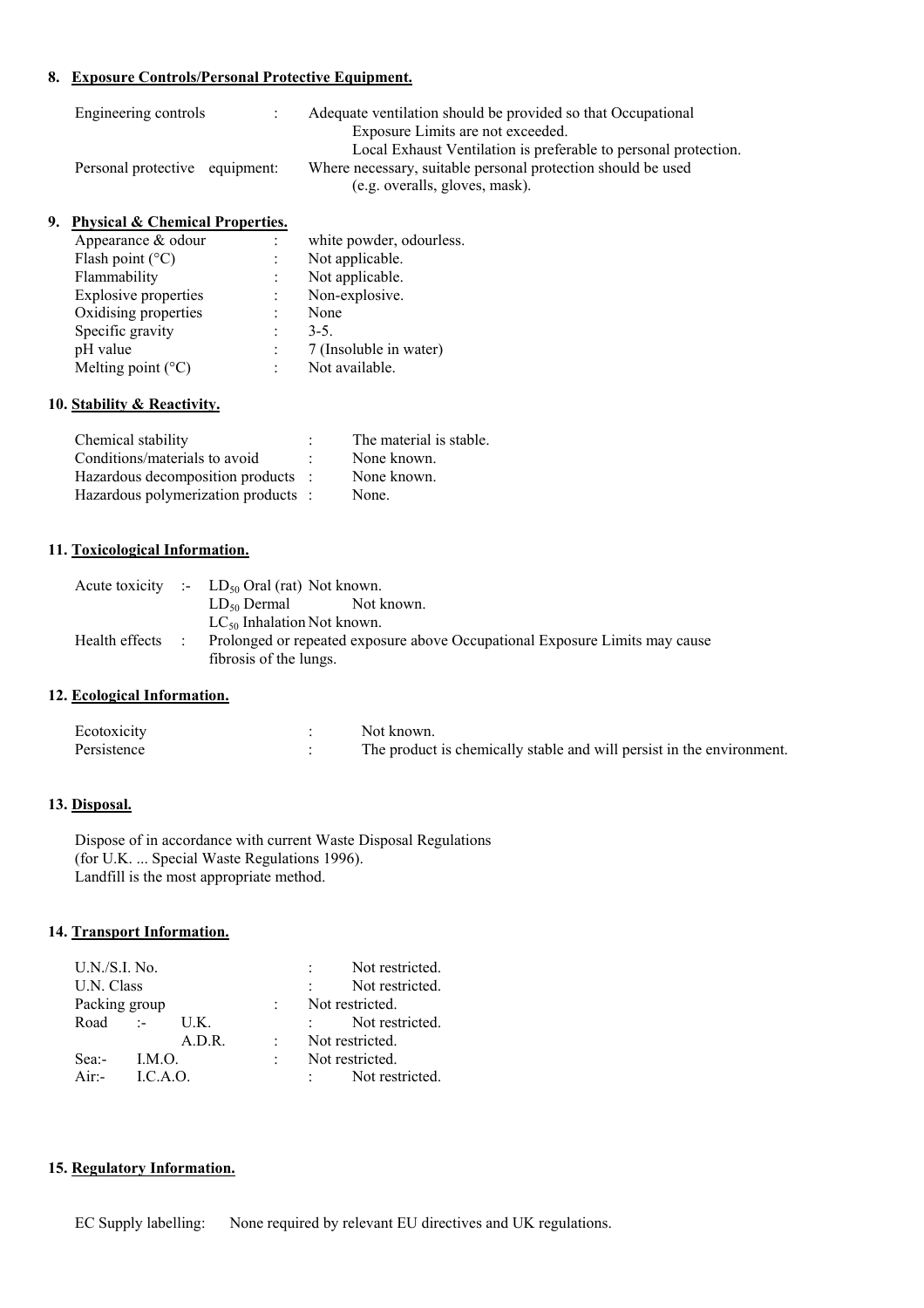R-Phrases : None.

S-Phrases: S22 Do not breathe dust.

|        | U.K Occupational exposure limits*: |    | $mg/m3$ 8 hr TWA $\%$ in product (total dust) |
|--------|------------------------------------|----|-----------------------------------------------|
| Dusts: | Total inhalable<br>respirable      | 10 |                                               |

\* Refer to H.S.E. Guidance note EH40.

 In accordance with the H.S.E. Approved Code of Practice for CHIP, the recipient is reminded of their obligations under both the Health and Safety at Work Act (HSWA) and the Control of Substances Hazardous to Health Regulations (COSHH), and that the information in any safety data sheet does not constitute the user's assessment of workplace risk.

#### **16. Other Information.**

#### **References** :

|                     | <b>ADR</b>           |                                                                                                                                        | European agreement concerning international transport of dangerous goods by road<br>(Accord europeen relatif au transport international des marchandises Dangereuses par Route). |                                                                                       |                         |  |  |
|---------------------|----------------------|----------------------------------------------------------------------------------------------------------------------------------------|----------------------------------------------------------------------------------------------------------------------------------------------------------------------------------|---------------------------------------------------------------------------------------|-------------------------|--|--|
|                     | CAS                  |                                                                                                                                        |                                                                                                                                                                                  | International reference numbers for chemical substances (Chemical Abstracts Service). |                         |  |  |
|                     | <b>CHIP</b>          | Chemicals (Hazard Information and Packaging) regulations 1993, and later revisions.                                                    |                                                                                                                                                                                  |                                                                                       |                         |  |  |
|                     | <b>CHIP SDS ACOP</b> | H.S.C. Approved Code Of Practice for Safety Data Sheets in accordance with<br>regulation 6 of the CHIP regulations.                    |                                                                                                                                                                                  |                                                                                       |                         |  |  |
|                     | <b>COSHH ACOP</b>    | H.S.C. Approved Code Of Practice for the Control Of Substances Hazardous to Health<br>regulations 1988, and later revisions.           |                                                                                                                                                                                  |                                                                                       |                         |  |  |
|                     | <b>EINECS</b>        | European INventory of Existing commercial Chemical Substances.                                                                         |                                                                                                                                                                                  |                                                                                       |                         |  |  |
|                     | HSE EH40             | H.S.E. Guidance note EH40 on Occupational Exposure Limits (revised annually),<br>to be used in conjunction with the COSHH regulations. |                                                                                                                                                                                  |                                                                                       |                         |  |  |
|                     | <b>HSWA</b>          | Health and Safety at Work Act 1974.                                                                                                    |                                                                                                                                                                                  |                                                                                       |                         |  |  |
|                     | <b>ICAO</b>          | International Civil Aviation Organisation.                                                                                             |                                                                                                                                                                                  |                                                                                       |                         |  |  |
|                     | <b>IMO</b>           | International Maritime Organisation.                                                                                                   |                                                                                                                                                                                  |                                                                                       |                         |  |  |
|                     | LC50                 | Concentration which is lethal by inhalation to 50% of a defined population (eg: rats)<br>within a specified time.                      |                                                                                                                                                                                  |                                                                                       |                         |  |  |
|                     | LD50                 | Dose which is lethal orally or dermally to 50% of a defined population (eg: rats)<br>within a specified time.                          |                                                                                                                                                                                  |                                                                                       |                         |  |  |
| UN                  |                      | United Nations.                                                                                                                        |                                                                                                                                                                                  |                                                                                       |                         |  |  |
| Design<br>Issue No. |                      | CHIP-000<br>8                                                                                                                          | Date Created:<br>Revisions                                                                                                                                                       | 06/11/2000                                                                            | sections 1, 11, 15, 16. |  |  |
|                     |                      |                                                                                                                                        |                                                                                                                                                                                  |                                                                                       |                         |  |  |

Since the specific conditions of use of the product are outside the control of the supplier, the user is responsible for ensuring that the requirements of relevant legislation are complied with. The information within this safety data sheet is correct to the best of our knowledge and information at the date of publication. The information relates only to the specific product designated and may not be valid for the product if used in combination with any products or any